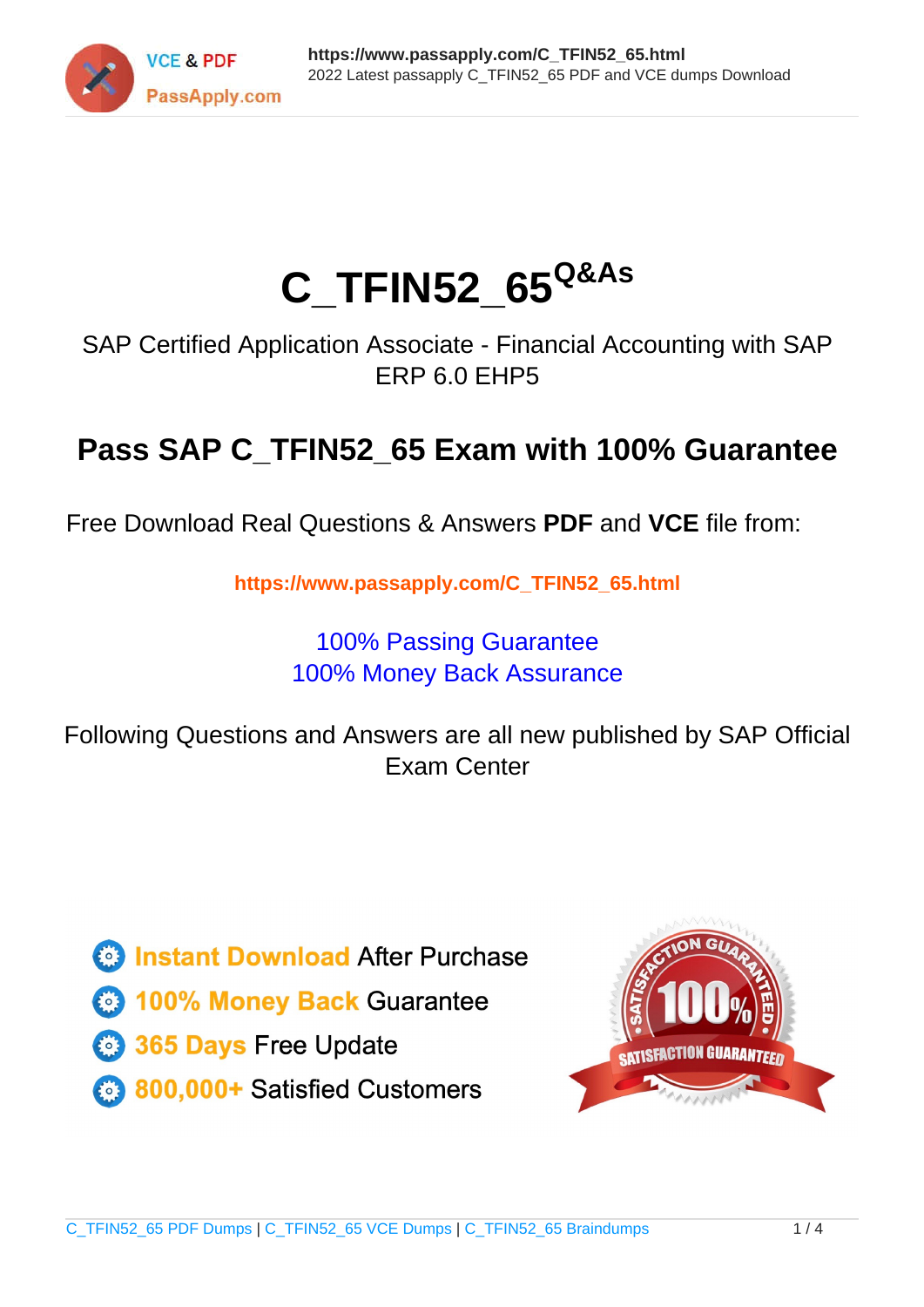

#### **QUESTION 1**

What does the posting key control? (Choose three)

- A. Account type
- B. Document type
- C. Field status
- D. Debit/credit indicator
- E. Number range

Correct Answer: ACD

#### **QUESTION 2**

Your customer wants all items that are posted to their customer account to be transferred to their headquarters automatically.

Which function do you have to use to fulfill this requirement?

- A. Receivables reclassification
- B. Head office and branch account
- C. One-Time account
- D. Alternative Payer/Payee

Correct Answer: B

#### **QUESTION 3**

Which of the following objects must you enter when posting an asset acquisition against a vendor? (Choose three)

- A. Transaction type
- B. Asset master record
- C. Document type
- D. Special G/L transaction
- E. Fixed asset balance sheet account

Correct Answer: ABC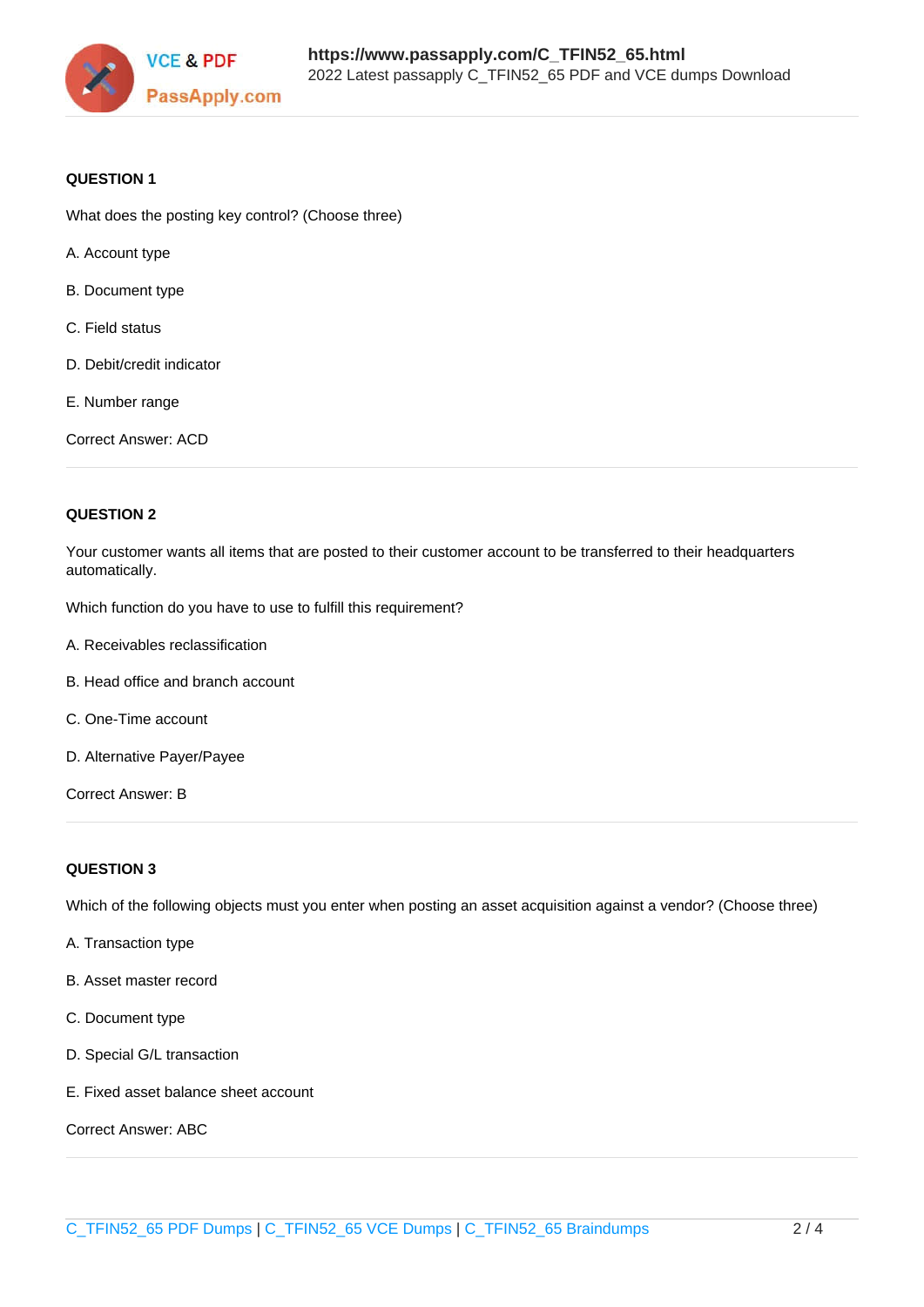

#### **QUESTION 4**

Which of the following objects can be used to derivate segments automatically?

- A. Profit center
- B. G/L account
- C. Functional area
- D. Cost center

Correct Answer: A

#### **QUESTION 5**

Which of the following task types are supported by the Closing Cockpit or Schedule Manager? (Choose three)

- A. Spreadsheets
- B. Reconciliation keys
- C. Programs with or without variant
- D. Notes (as a reminder or milestone)
- E. Transactions
- Correct Answer: CDE

[C\\_TFIN52\\_65 PDF Dumps](https://www.passapply.com/C_TFIN52_65.html) [C\\_TFIN52\\_65 VCE Dumps](https://www.passapply.com/C_TFIN52_65.html) [C\\_TFIN52\\_65 Braindumps](https://www.passapply.com/C_TFIN52_65.html)